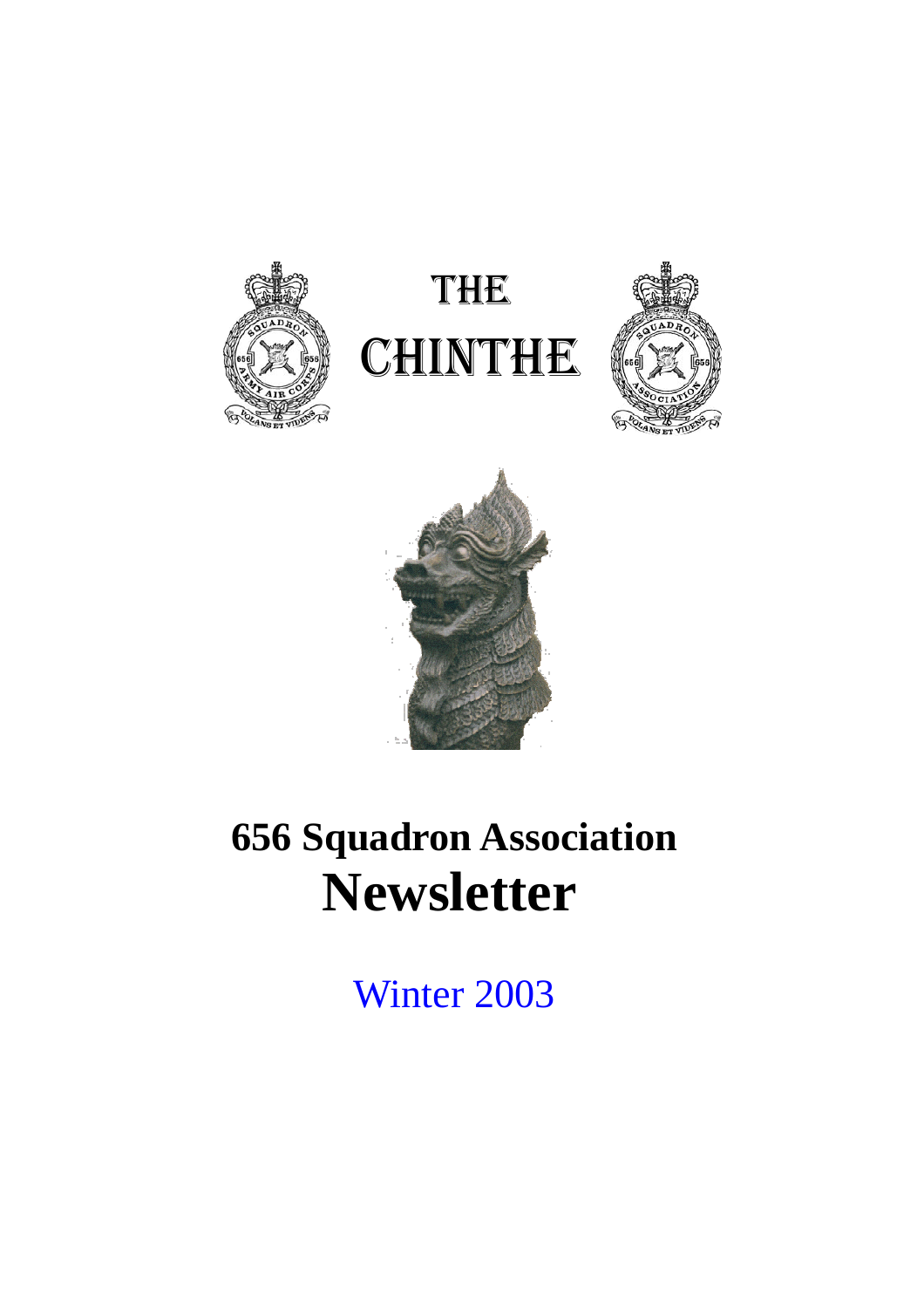# **Contents**

#### **YOUR ASSOCIATION CONTACTS**

| <b>General Secretary:</b> |                                                                                                        |  |  |  |
|---------------------------|--------------------------------------------------------------------------------------------------------|--|--|--|
| John Bennett              | Holywell House, Patterdown, Chippenham, Wilts SN15 2NP<br>Tel: 01249 -652922 Email: 656assn@talk21.com |  |  |  |
| <b>Hon Treasurer:</b>     |                                                                                                        |  |  |  |
| Ken Mattocks              | 15 College Park, Horncastle, Lincolnshire, LN9 6RE<br>Tell: 01507-522102 laureken@btinternet.com       |  |  |  |
| <b>Deputy Treasurer</b>   |                                                                                                        |  |  |  |
| George McKie              | 40 Redruth Ave, Wigston Magna, Leicestershire, LE18 2JF<br>Tel: 01162-887352 george@gwmc.demon.co.uk   |  |  |  |
|                           | <b>Assn President:</b> Lt.Col Andrew Simkins                                                           |  |  |  |
|                           | Watersmeet, Lower Road, Edington, Westbury, BA13 4QW<br>Tel: 01380-830454                              |  |  |  |
|                           | $E$ -mail: $\sin(k)$ simkins @ waters meethouse fine t.co.uk                                           |  |  |  |
| <b>Committee Members</b>  |                                                                                                        |  |  |  |
| John Heyes                | Ty Ni, Corwen Road, Pontybodkin, Mold, CH7 4TG<br>Tel: 01352-770100 john.sylvia.heyes@whsmithnet.co.uk |  |  |  |
|                           |                                                                                                        |  |  |  |

Maurice Haynes Thatched Walls, Stoke, Nr Andover, Hants,SP11 0NP Tel: 01264-738203 E-mail: mauricehaynesuk@yahoo.co.uk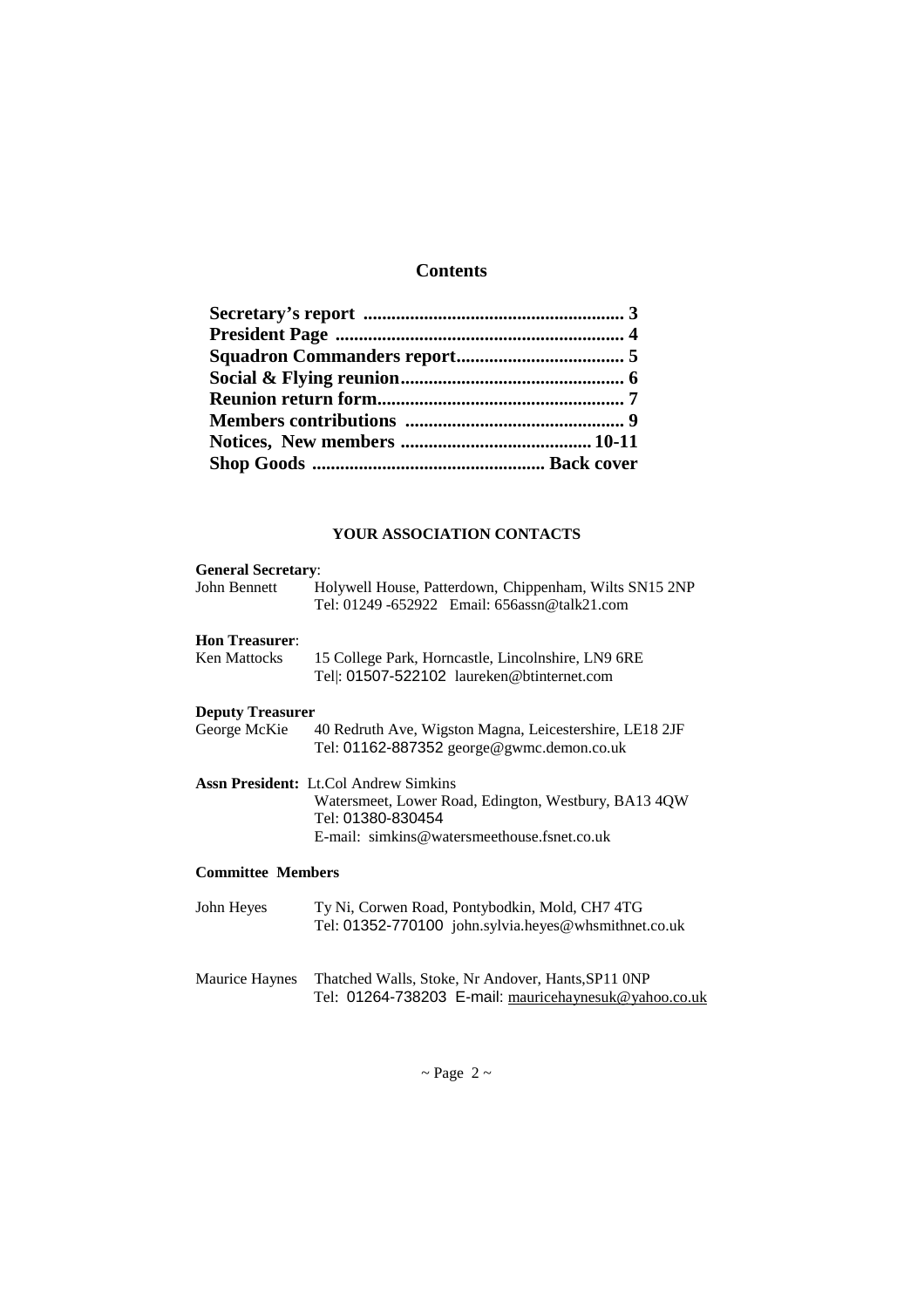# **Secretary's report**

On behalf of the membership I would like to welcome the new  $O/c$ , Maj Andy Cash, who is now responsible for the best Squadron in the AAC. I'm sure we all look forward to meeting him at some time. The Squadron is now converting onto the Apache and should be entering 'operational training' by April.

As I write this there is still no definite time for Joyce and I to move to France. We get uplifted one day with an acceptable offer, only to be depressed a few days later when they call to say they could not raise the finance. Meanwhile life goes on. Once we move there will naturally be a short period whilst we settle in to our new home. I intend to continue to provide strong support for our Association, and I will at least prepare newsletters, membership duties, and do whatever I can to assist in the organisation of the Association. As I hope you will appreciate it may not always be convenient to do this from outside UK, and as such it is imperative that a new General Secretary be recruited. The committee all share the load in organising and running events but a person is needed to be the primary organiser and contact. If you can help in either position please call me and I can advise you what it will entail.

There is a questionnaire compiled by our President included with this newsletter. Please complete it honestly and quickly so any suggestions can be raised at the AGM. If you intend coming to the social or fly-in day (see centre pages) then send both returns together.

Things are quiet on the Association front at last, following the busy times spent getting the very successful Jubilee celebrations underway. Following the photo supplement of the Jubilee I have had some exceedingly good responses from members who were unable to attend. Many were able to see familiar and some not so familiar faces.

I regret that unfortunately the price for the 4" crystal Chinthe as published in the last newsletter is wrong. I forgot that the manufacturers price to us did not include V.A.T. The correct price to members as shown on the new advert is £105.00 plus postage.

### **John Bennett**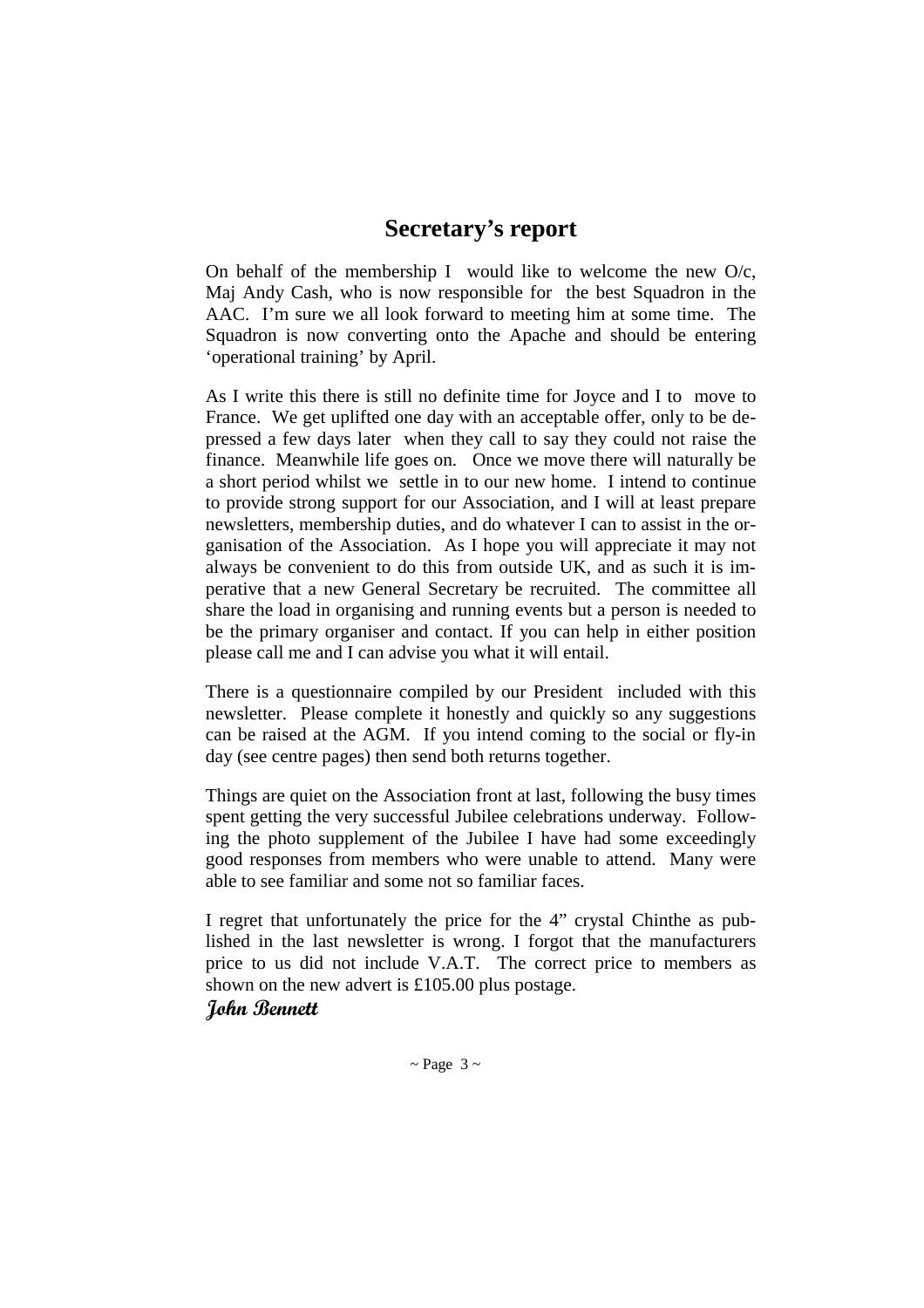## **President's Page**

It is a few days before Christmas and I have just returned from visiting Claire (Clark) in Langport, who was in good spirits. The Association continues to gain new members and the 602<sup>nd</sup> was added to our books in November 2003. Actual membership is currently 496. Over the past year we have lost a number of our members and I extend my sincere condolences to family and friends concerned.

Conversion training for 656 Squadron AAC continues apace, and by March the Attack Helicopter will be added to the Squadron's inventory of aircraft. From Auster to Apache!

Our major event this year is the **Auster Fly-In on Sunday 13 June** at Airfield Camp, Netheravon. Plans are well advanced, so let's hope for good weather. 7 Regiment AAC have been very generous with their support and we have access to the Officers' Mess where we will hold a social event on the Saturday evening and the AGM on the Sunday morning, prior to the flying. We are working hard to keep the costs as reasonable as possible, but with modern litigation and Health and Safety regulations, we will incur additional expenditure. We have not had to do this before but it seems necessary for all future reunions. Full details of the event can be found on Page 6 and on our Website. Any help with the administration, before and during the weekend would be greatly appreciated. If you aim to attend please complete the slip and return it to John asp.

In the previous Newsletter I mentioned that I would be seeking your views on the future direction of the Association. You will find a loose leaf Questionnaire enclosed, and I would be obliged if you could spend a few minutes filling it in. Please feel free to add any additional comments, suggestions or proposals you wish to put forward to the AGM.

By the time the Newsletter is distributed it will be 2004. I therefore wish you every happiness and success for the year ahead, and look forward to seeing as many of you as possible at the Fly-In.

. Andrew Øimkins

US Airforce snag sheet: Pilot: Left inside tyre almost needs replacing. Engineer: Almost replaced left inside tyre.

 $\sim$  Page 4  $\sim$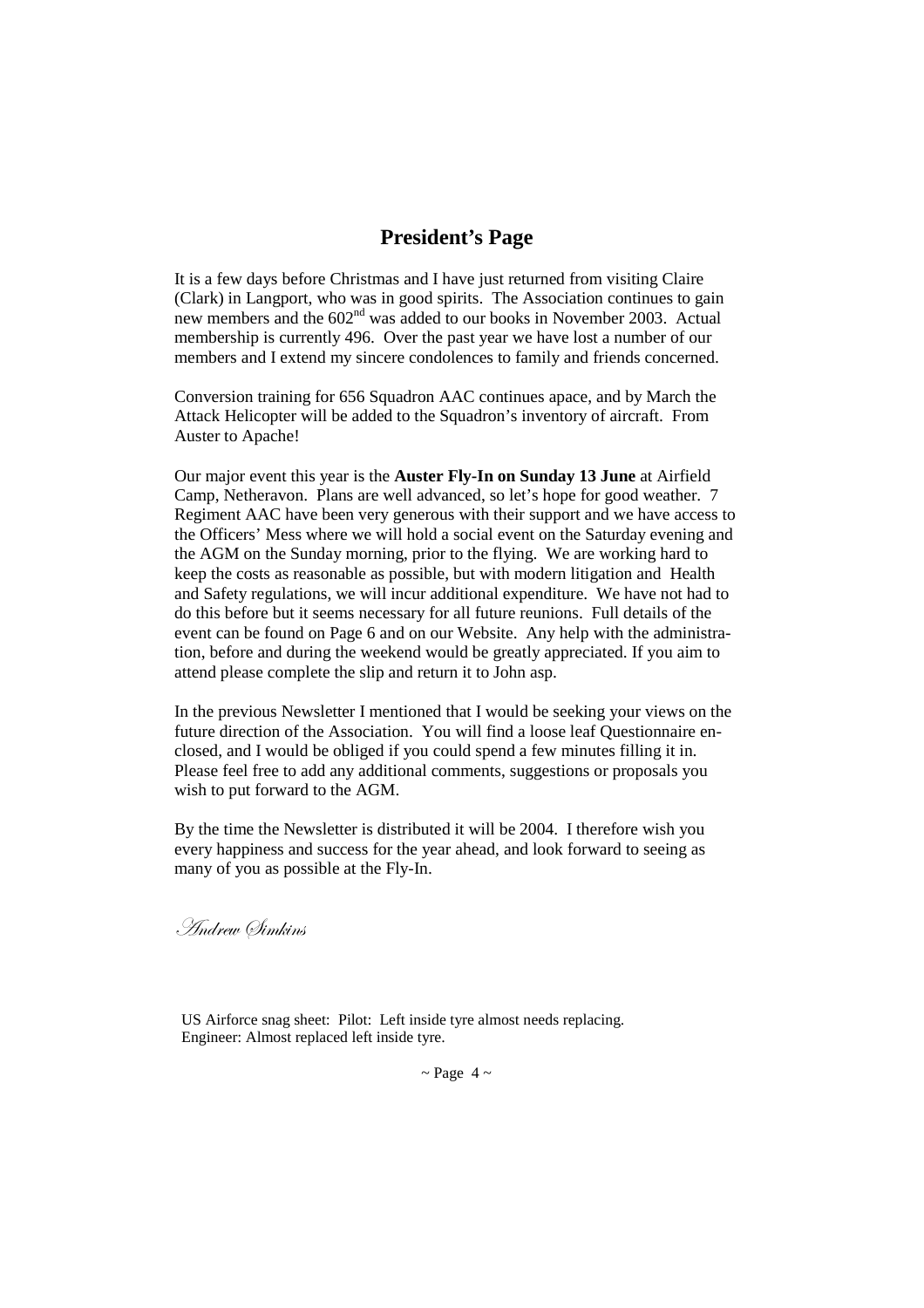#### **SQUADRON COMMANDER'S REPORT**

#### Happy New Year!

I took command of 656 Squadron in August 2003 and therefore missed our Jubilee, so I thought I'd better introduce myself. I joined the AAC directly from RMAS and completed my pilot's course in 1992. I have remained true to the Gazelle and have served in Germany, Wattisham, Northern Ireland, Cyprus, Bosnia and Iraq / Kuwait (UN). I was Adjutant to a previous OC 656 Squadron (Brig Gary Coward) at 1 Regiment before attending Staff College from 1999 – 2001. I have just completed a tour in the MOD.

Last year saw a period of considerable turbulence for the Squadron as it prepared for the Apache era. There was an interregnum following my predecessor's departure in March and my arrival in August, which was very ably filled by a number of the Squadron's senior Captains. Personnel were busy supporting and deploying on Op TELIC as well as other operational and training deployments worldwide. The Squadron undertook a major 're-manning' as personnel were posted in and out to ensure that we had the best team possible to field the Apache, we now have a more robust SHQ and Ground Support Flight.

2004 is now here and we are poised to introduce the Initial Operating Capability (IOC) of the Attack Helicopter in October. The vast majority of our groundcrew and REME technicians in Dishforth are already trained. The aircrew's Conversion To Type (CTT) course at Middle Wallop continues and we are now learning the new skills required to fly and operate using the Night Vision System and to utilise the aircraft's systems and weapons to best effect. The groundcrew are now conducting continuation training and supporting the Air Manoeuvre Training and Advisory Team (AMTAT) as they prepare for our Conversion to Role (CTR) training package in Dishforth. The experience they are gaining as they do so will be vital to ensure they are both competent and confident to refuel, re-arm, provide logistic, technical and communications support and assist with Mission Planning.

The Squadron will reform, in Dishforth, as a complete sub-unit in April, on the completion of the aircrews' CTT. We then begin the six month CTR course, as a Squadron, under the guidance of the AMTAT. IOC in October will be followed by continuation training. This will prepare us for additional tasks such as Maritime operations and a higher level of collective training at BATUS in summer 2005.

We have a very busy year ahead during which we will be forging one of the major new Defence capabilities into a robust and useable force. We will be asking a lot of the Squadron's personnel and I am sure they will deliver, it will not be the first time that they have! We hope to see many of you during the course of this year.

Andy Cash.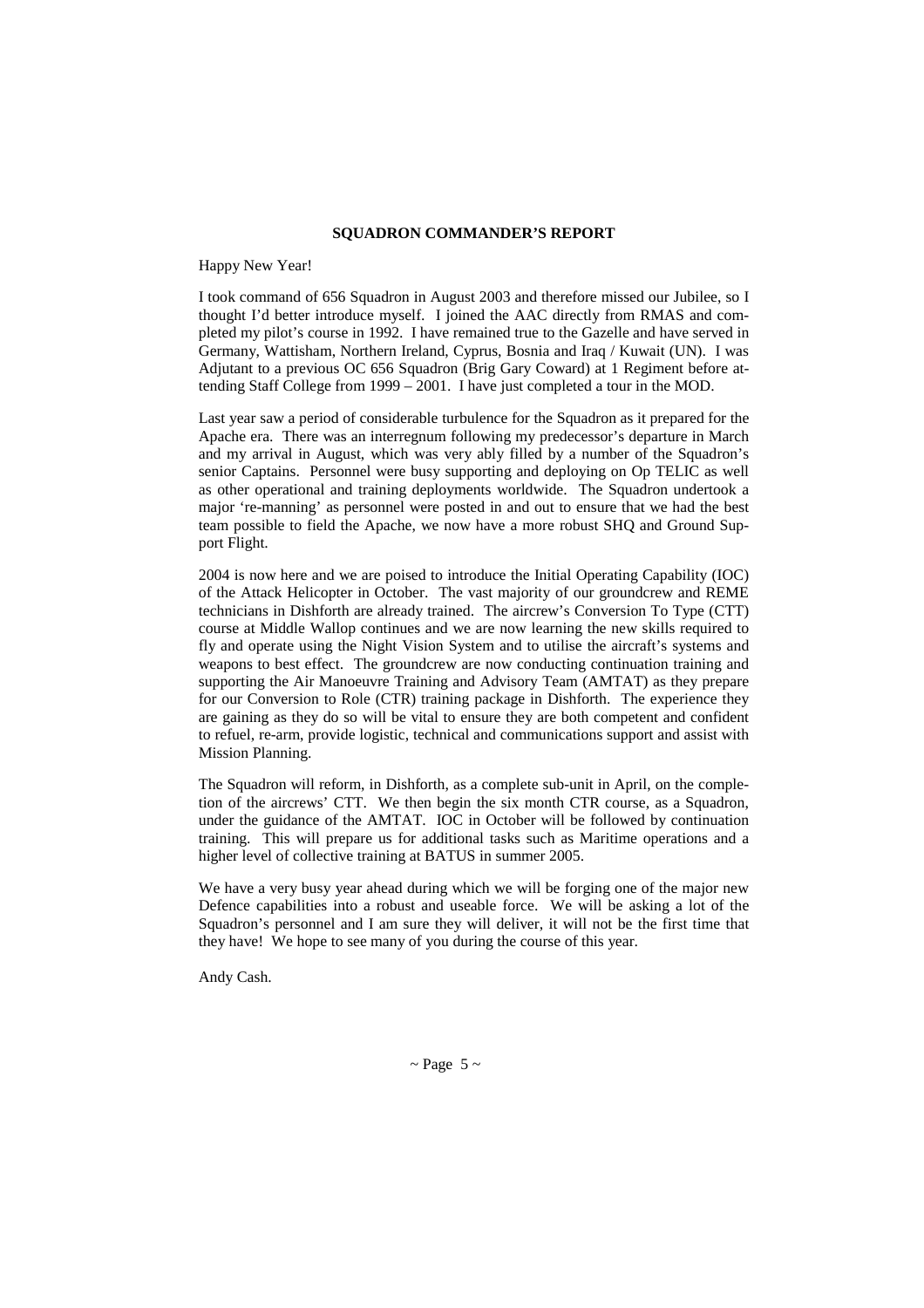# *Social Evening & Flying Day*

Following members requests we have arranged a day for you to go flying in the Austers again! We will have Association aircraft as well as some from the International Auster Club. I hope also to have a Falklands Scout! To make it a full week-end there will be a social evening with a buffet supper on Saturday.

#### **Saturday 12th June**

**Social**—will be held in the Officers Mess at Netheravon on **Saturday 12th June**. Doors open at 18:30. There will be a bar until 22:30. A buffet supper will be served at 19:30. This event sadly is restricted in numbers and we can only accept 80 in total, which will be on a first come — first served basis. With this restriction we can only allow you to bring **one guest** if you wish.

**COST will be £10.00 per head,** the majority of this being staff pay as they are now all contract civilians.

*There will not be any overnight accommodation available within the Unit, so you will need to contact the Tourist Board or friends* 

#### **AGM & Flying. Sunday 13th June**

Members and guests will be welcomed into the Officers Mess from 11:00 where tea / coffee and biscuits will be available.

11:45 AGM for members in the Mess conference room.

Following the AGM members and guests move off to the airfield under direction of staff. There will be drinks and a selection of sandwiches provided by the Association available at the airfield. Association goodies will be on sale so bring your cheque books! Hopefully the AAC Historic Flight will be in attendance, with Auster Mk9, Sioux, Scout and Beaver.

PRIVATE FLYING will be for members first then, if time (and pilots) permit, guests may take to the air!

Don't forget your cameras, bring your deck chairs, picnic hamper, flasks, beer etc and have an enjoyable nostalgic time, relax with old friends in the wonderful weather ! (Indent has been submitted)

#### **COST will be £6.00 per head**

NOTE: There will be parachuting going on and there could also be Service operational flying, which may give short interruptions to the program.

SAFETY. Keep within designated areas at all times. Beware of other airfield vehicular movements, do not drop litter—use the bins or take it home.

**If you plan to attend you must COMPLETE and return the form with your payment ASAP** 

 $\sim$  Page 6  $\sim$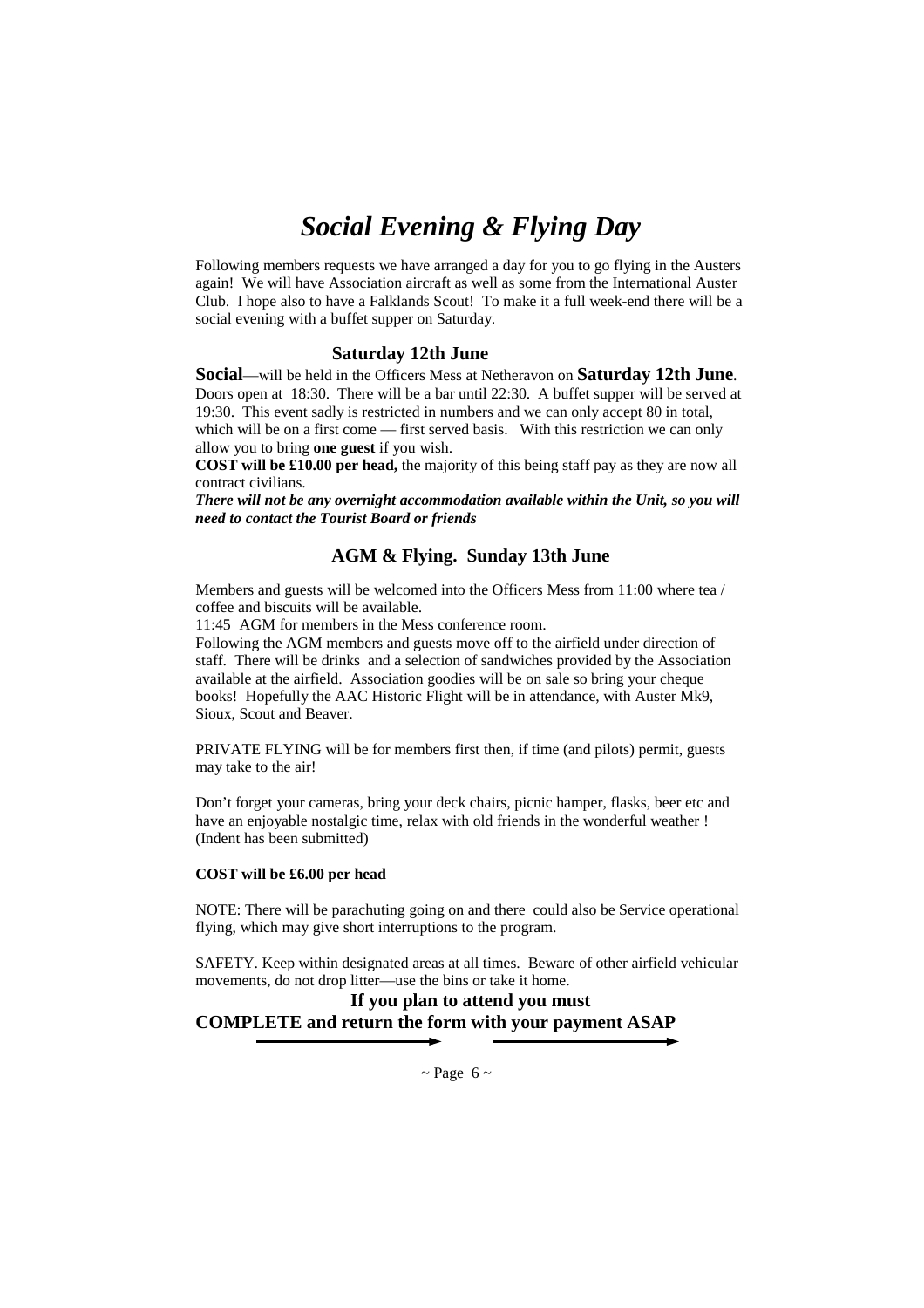| Social Evening & Flying Day Return                                                  |
|-------------------------------------------------------------------------------------|
|                                                                                     |
| & Membership No (if known.)                                                         |
| I would like to attend the SOCIAL EVENING on 12th June.                             |
| guest.                                                                              |
| My vehicle details: see below                                                       |
| I will be attending the AGM and Flying Day and have completed<br>the form overleaf. |
| I enclose £  To cover the events                                                    |
| My vehicle details are:                                                             |
| Make & Model:                                                                       |
| Colour: Reg. No                                                                     |
| (This is for gate passes.)                                                          |
|                                                                                     |
| $\sim$ Page 7 $\sim$                                                                |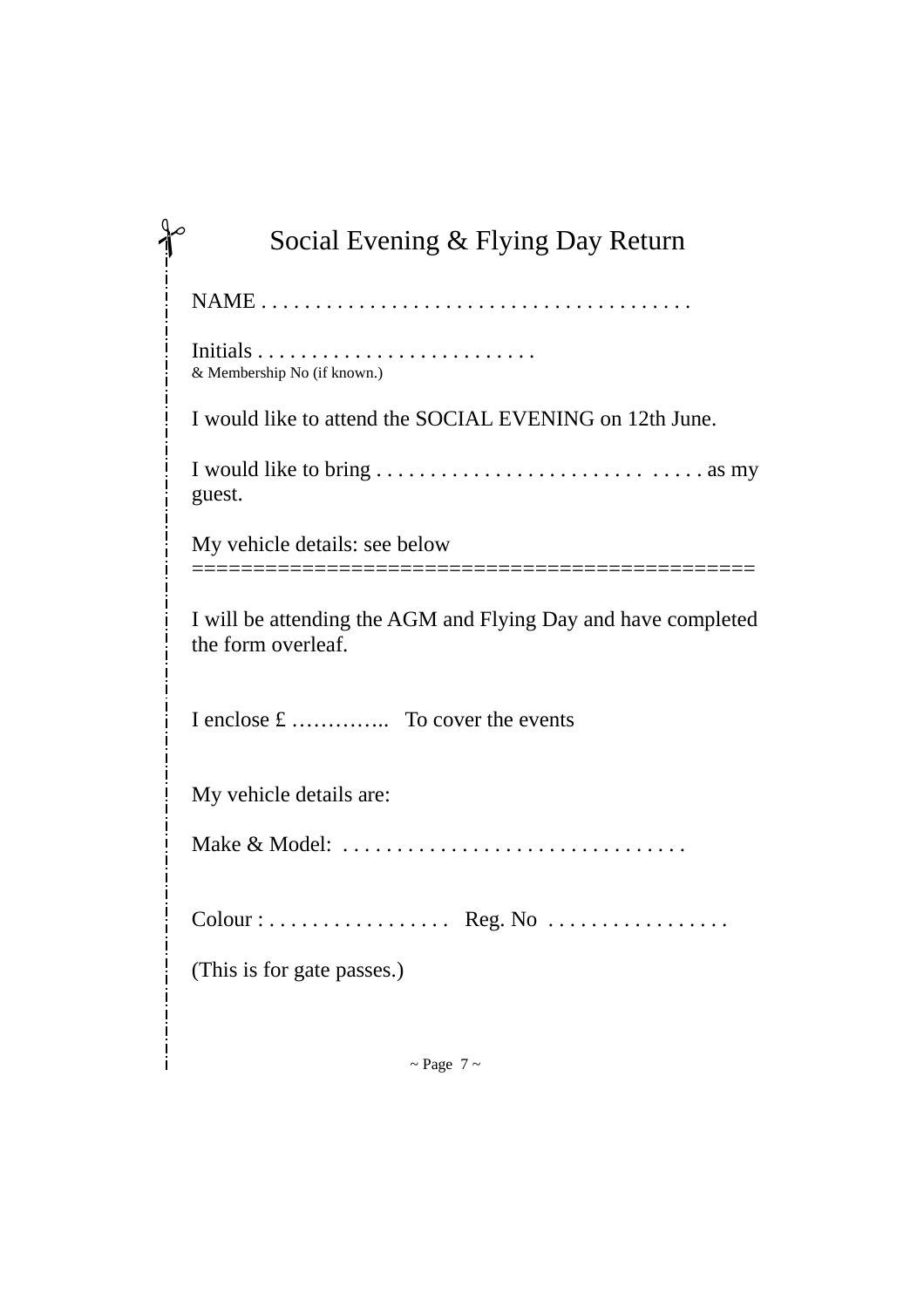|   | , _ _ _ _ _ _ _ _ _ _ _ _ _ _ _ _<br>roooooooo                                                                                                                                                                                                      |  |
|---|-----------------------------------------------------------------------------------------------------------------------------------------------------------------------------------------------------------------------------------------------------|--|
|   | <b>FLYING</b>                                                                                                                                                                                                                                       |  |
|   | The flying is provided free by the pilots and no payment can be<br>accepted due to their license restrictions. Members will have<br>priority to fly and guests may fly afterwards if time permits.                                                  |  |
|   | Members and their guests attending this function, and those<br>who fly, do so entirely at their own risk and understanding,<br>that no claims for injury, damage or loss can be made against<br>the pilots, Ministry of Defence or the Association. |  |
|   | Attending are: (Tick the box if wishing to fly)                                                                                                                                                                                                     |  |
|   |                                                                                                                                                                                                                                                     |  |
|   | (Guest)                                                                                                                                                                                                                                             |  |
|   | (Guest)                                                                                                                                                                                                                                             |  |
|   | (Guest)                                                                                                                                                                                                                                             |  |
|   | (Guest)                                                                                                                                                                                                                                             |  |
|   | Guest)                                                                                                                                                                                                                                              |  |
|   | (Guest)                                                                                                                                                                                                                                             |  |
|   | I have read and understand the above disclaimer. My guests have<br>also been made aware of it.                                                                                                                                                      |  |
|   | Signed:                                                                                                                                                                                                                                             |  |
| U | Dated : $\dots$                                                                                                                                                                                                                                     |  |
|   | Return this form ASAP to the Secretary                                                                                                                                                                                                              |  |
|   |                                                                                                                                                                                                                                                     |  |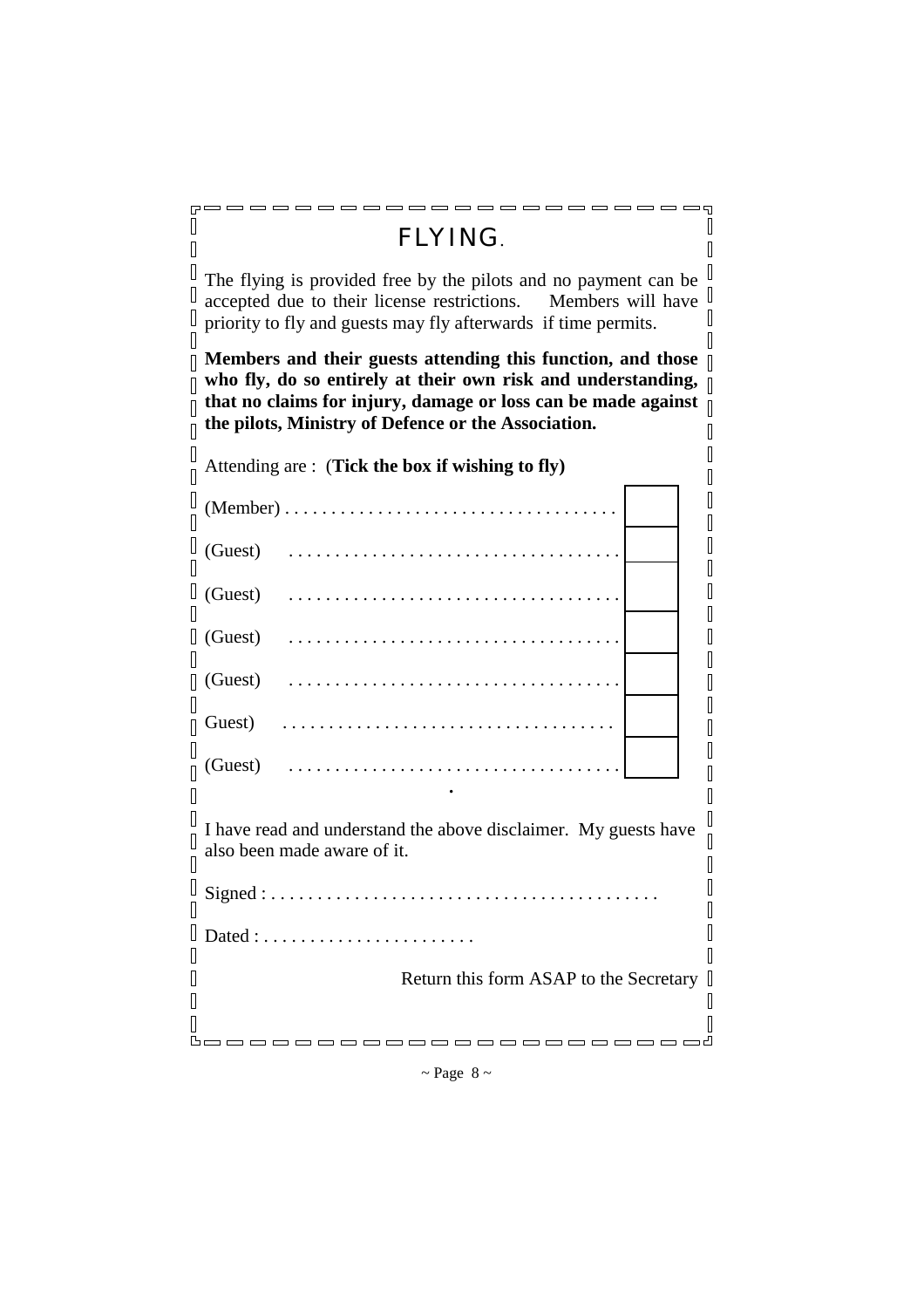#### **What's wrong with me??**

Recently, I wondered why, wherever I have been; People are reluctant to linger when I come upon the scene. Is there a sinister reason why they can't be seen with me? Something about my character with which they disagree? I don't think I have got B.O. (My best friend has not said) I bathe most thoroughly, and often, from tip of toe to head. I see neither twitching noses nor disapproving looks, There's just a hasty "got to go!" as they all sling their hooks. The casual manner of my attire is untidy, but its clean, I am not a trouble maker who has come to make a scene. I am neither anti-social nor indelicately crude My manners are impeccable; I don't swear, I am not rude. My religion and my politics are a matter for myself, I'm neither steeped in poverty, nor imbibing in great wealth. I have the same of everything as any man I know, So why is it when I approach, folks just get up and go? No one stands still long enough for the most innocent of talk; And it happens every time I take my tiger for a walk!

(Thanks for this submission from L.P.Brighton)

US Airforce snag sheet: Pilot: Something loose in cockpit Engineer: Something tightened in cockpit.

Pilot: The Autopilot doesn't Engineer: IT DOES NOW

Pilot: DME volume unbelievably loud Engineer: Volume set to more believable level

Pilot: Dead bugs on windshield Engineer: Live bugs on order

Pilot: IFF inoperative. Engineer: IFF always inoperable in OFF position.

US Airforce snag sheet: Pilot: Test flight OK, except Autoland rough. Engineer: Autoland *Not Installed* on this aircraft

 $\sim$  Page 9  $\sim$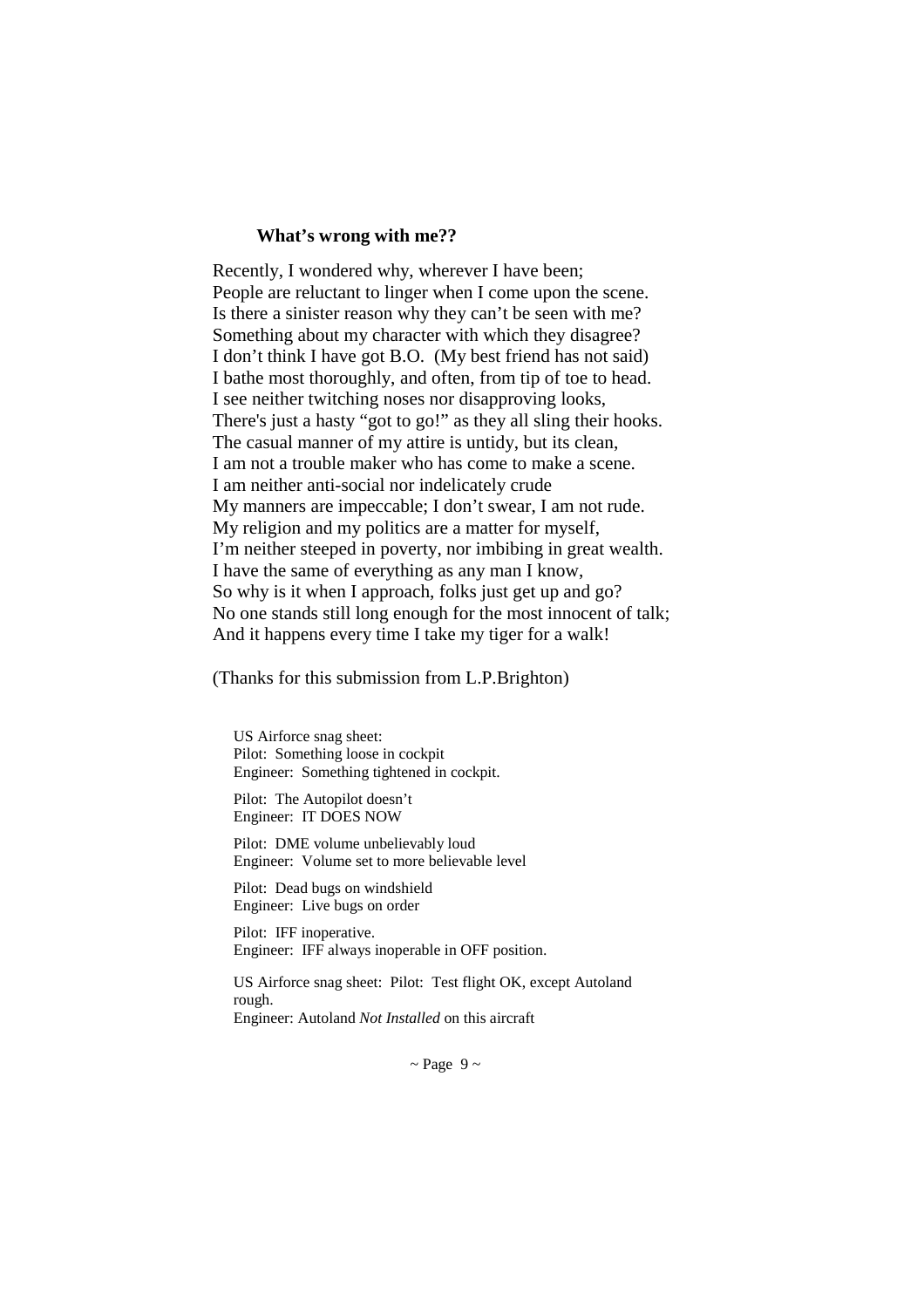### **History and Archives**

 How many times have you heard that someone regretted when an elderly relation passed away their memorabilia and artefacts were disposed of, as they were meaningless to others? It happens all too often as 'house clearance' men dispose of un-saleable items into the rubbish, or relatives have no care after the initial sorrow phase passes, and dispose of them.

 PLEASE do not let this happen to anything you own connected with 656 Squadron. Get your relatives to be aware of it, put it in your will, do what you may but please, ensure that anything, no matter how minor it may seem, is sent to the Secretary of the Association. Photo's, letters, diaries all contain an historic aspect of the Squadron.

 Even better, why not send them now so you can guarantee they are preserved. We can then decide if and where items should be best kept or copied

### **Members with Internet access.**

AAAAAAAAAAAAAA

Members with access to the internet and E-Mail can read Newsletters on the website. Only when a return is needed will the newsletter will be posted (snail mail) to all members. By not sending newsletters to members with Internet access we can save a large sum on postage. The threatened rise in costs for a letter in a large envelope to 46p will mean that viewing on the website becomes more essential. As you are aware I publish at least twice a year, usually in spring and Autumn, and I will notify members when I have uploaded it to the Website.

# **Will ALL members with E-Mail**

please send a message (blank if you wish) with subject heading "Association" to me at the address below so I can revise our address book and distribution list. To avoid spam I will not publish your address on the web.

I get a lot of E-mails returned as the addressee is available. If you have changed your ISP please notify me, and also note... I have a new E-mail for the Association, put it into your address book now:

### **656assn@talk21.com**

 $\sim$  Page 10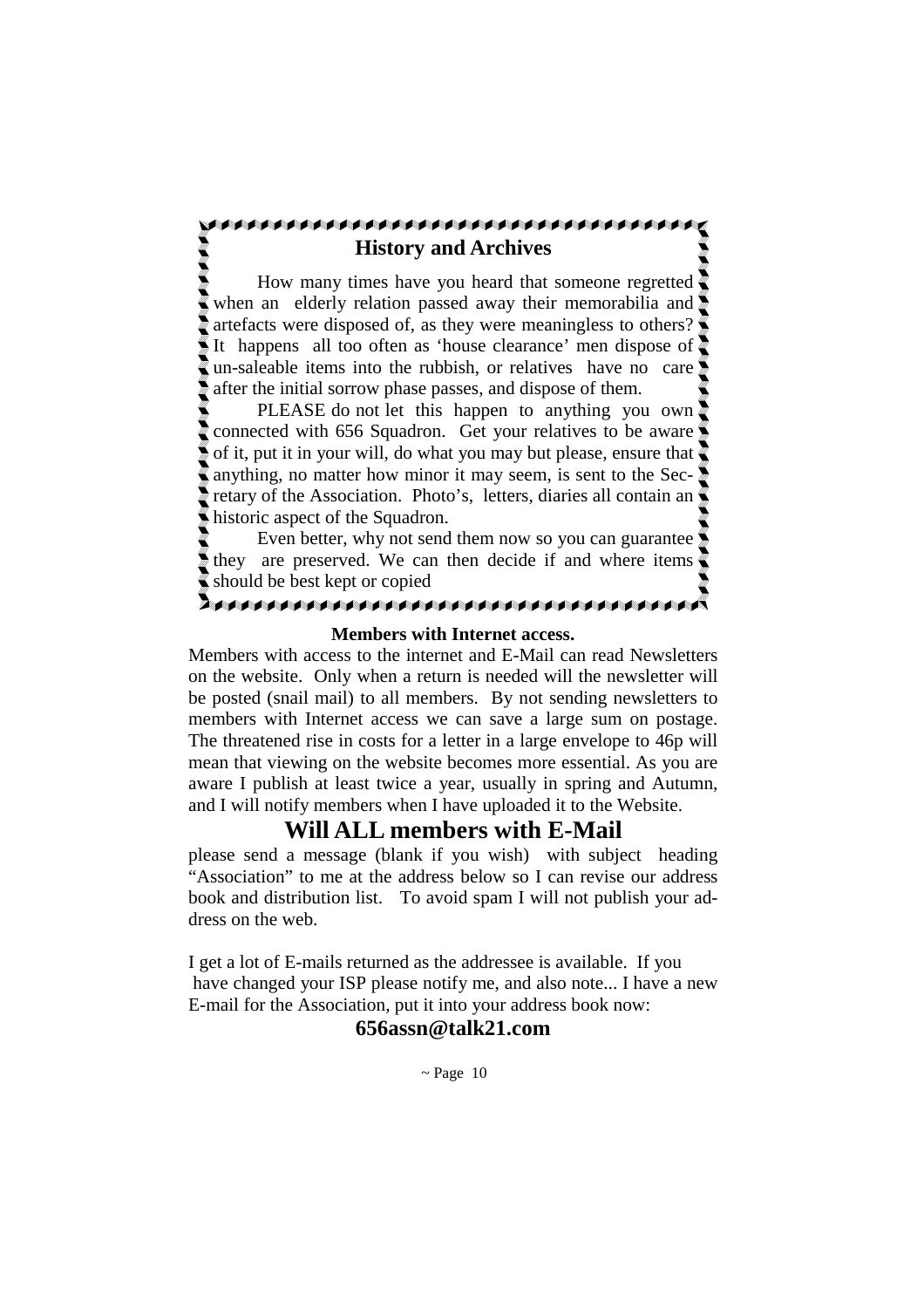# **NOTICES**

# **Please remember to**

#### **notify the General Secretary of any change of address, or phone**

**numbers**. The members using **Email**, remember, when you change your ISP you lose your old address. The ability to send you these newsletters by Email saves quite a cost to the Association in postage, stationery and labour! Not to mention full colour pages!

I know we don't like to talk about it, but please, leave clear instructions for your next of kin to contact membership records, so firstly, if possible, we can get a representative to attend the funeral, and then to also avoid sending distressing correspondence. As Membership is open to any relatives of persons connected to 656, they may wish to continue with the Association in their own rights.

US Airforce snag sheet: Pilot: Number three engine missing Engineer: Number three engine found after brief search

Pilot: Friction lock causes throttle levers to stick. Engineer: That's what its there for.

Pilot: Evidence of hydraulic leak on main landing gear Engineer: Evidence removed

| NEW MEMBERS |                |        |                                 |
|-------------|----------------|--------|---------------------------------|
| 599         | Clayton J.A.   | R.A.   | 74-76 Hong Kong                 |
| 600         | Greaves D      | R.A.   | 46-47 Java Sumatra Malay        |
| 601         | Cooper J       | R.A.F. | 50-53 7 Flt Kuala Lipis         |
| 602         | Monaghan Wm. T | R.A.   | 55-58 2 Flt S'pore, Benta, Ipoh |
|             |                |        |                                 |

| <b>Deaths</b>                                                                                                     |         |    |     |                     |
|-------------------------------------------------------------------------------------------------------------------|---------|----|-----|---------------------|
| Regretfully we announce the death of the following member,<br>and offer condolences to his friends and relatives. |         |    |     |                     |
| $\blacksquare$                                                                                                    | Kemp D. | Mr | RAF | Died 24-November-03 |